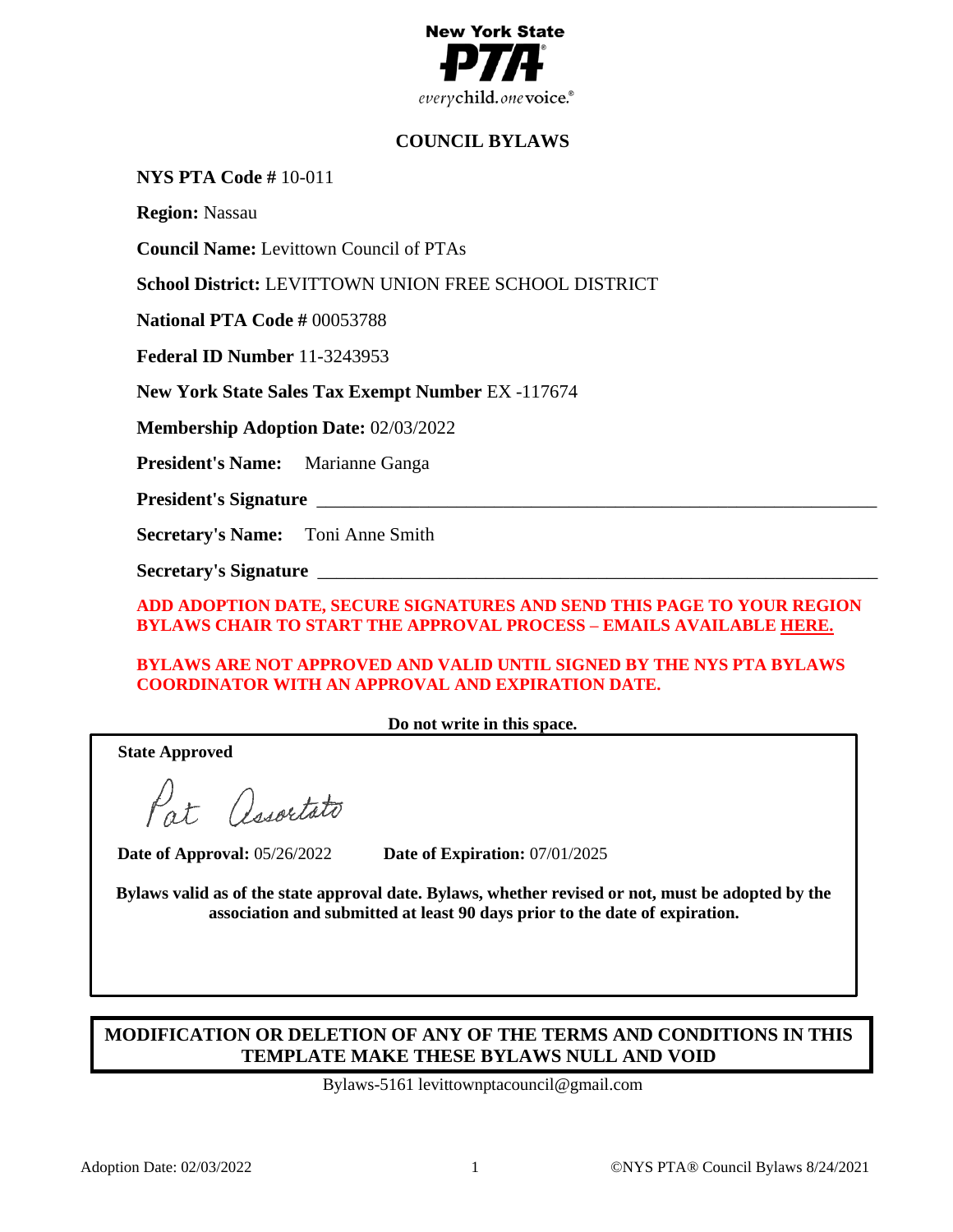# **THE LOCAL UNITS OF THE NATIONAL PTA WHO ARE MEMBERS OF THIS COUNCIL ARE:**

10-191 Abbey Lane PTA 10-194 Gardiners Avenue School PTA 10-196 Lee Road Elementary School PTA 10-197 Northside Elementary PTA 10-199 East Broadway PTA 10-200 Summit Lane PTA 10-206 Wisdom Lane Middle School PTA 10-207 Salk-Macarthur PTSA 10-209 Division Avenue High School PTSA 10-451 Levittown SEPTA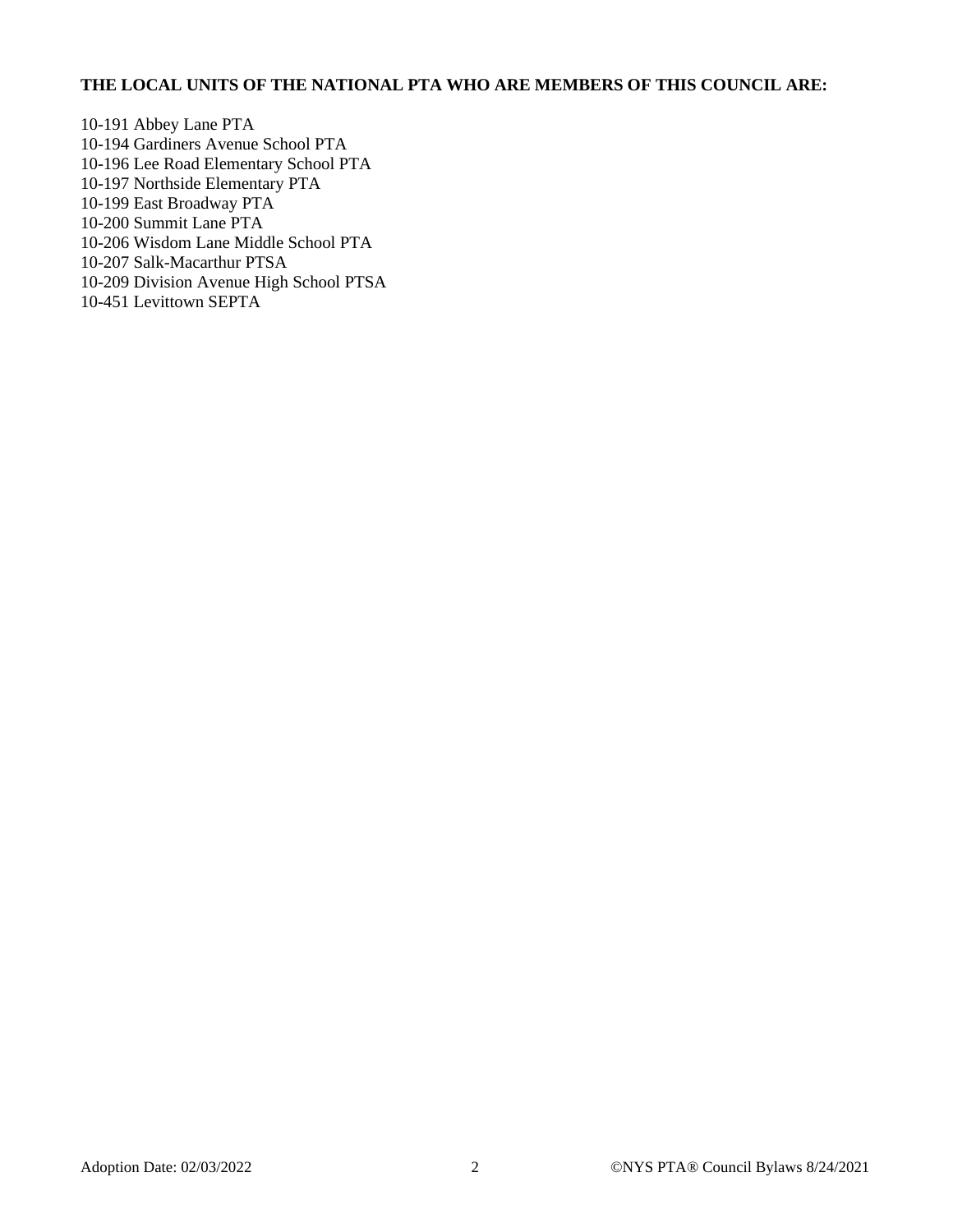#### **#ARTICLE I – NAME**

The name of this association is the Levittown Council of PTAs of the Parent Teacher Associations of the New York State Congress of Parents and Teachers, Inc. (the New York State PTA), a constituent association of the National Congress of Parents and Teachers (the National PTA).

# **\*ARTICLE II – ARTICLES OF ASSOCIATION**

The *articles of association* of a constituent association include: (a) the bylaws of such association and (b) the certificate of incorporation or articles of incorporation of such association (in cases in which the association is a corporation) or the articles of association by whatever name (in cases in which the association exists as an unincorporated association).

#### **\*ARTICLE III – PURPOSES**

**Section 1. Objectives**. The purpose or purposes (Objects) which the corporation will hereafter pursue are:

a. To promote the welfare of children and youth in home, school, places of worship, and throughout the community;

b. To raise the standards of home life;

c. To advocate for laws that further the education, physical and mental health, welfare, and safety of children and youth;

d. To promote the collaboration and engagement of families and educators in the education of children and youth;

e. To engage the public in united efforts to secure the physical, mental, emotional, spiritual, and social well-being of all children and youth; and

f. To advocate for fiscal responsibility regarding public tax dollars in public education funding.

**Section 2. Awareness**. The purposes of the National PTA are promoted through advocacy and education in collaboration with parents, families, teachers, educators, students, and the public; developed through conferences, committees, projects, and programs; and governed and qualified by the basic principles set forth in Article IV.

**Section 3. Federal Status**. National PTA is organized exclusively for the charitable, scientific, literary, or educational purposes within the meaning of Section  $501(c)(3)$  of the Internal Revenue Code or corresponding section of any future federal tax code (referred to as "Internal Revenue Code").

### **\* ARTICLE IV – PRINCIPLES**

The following are basic principles of this PTA in common with those of the National PTA and the New York State PTA:

a. National PTA shall be noncommercial, nonsectarian, and nonpartisan.

b. National PTA shall work to engage and empower children, families, and educators within schools and communities to provide quality education for all children and youth, and shall seek to participate in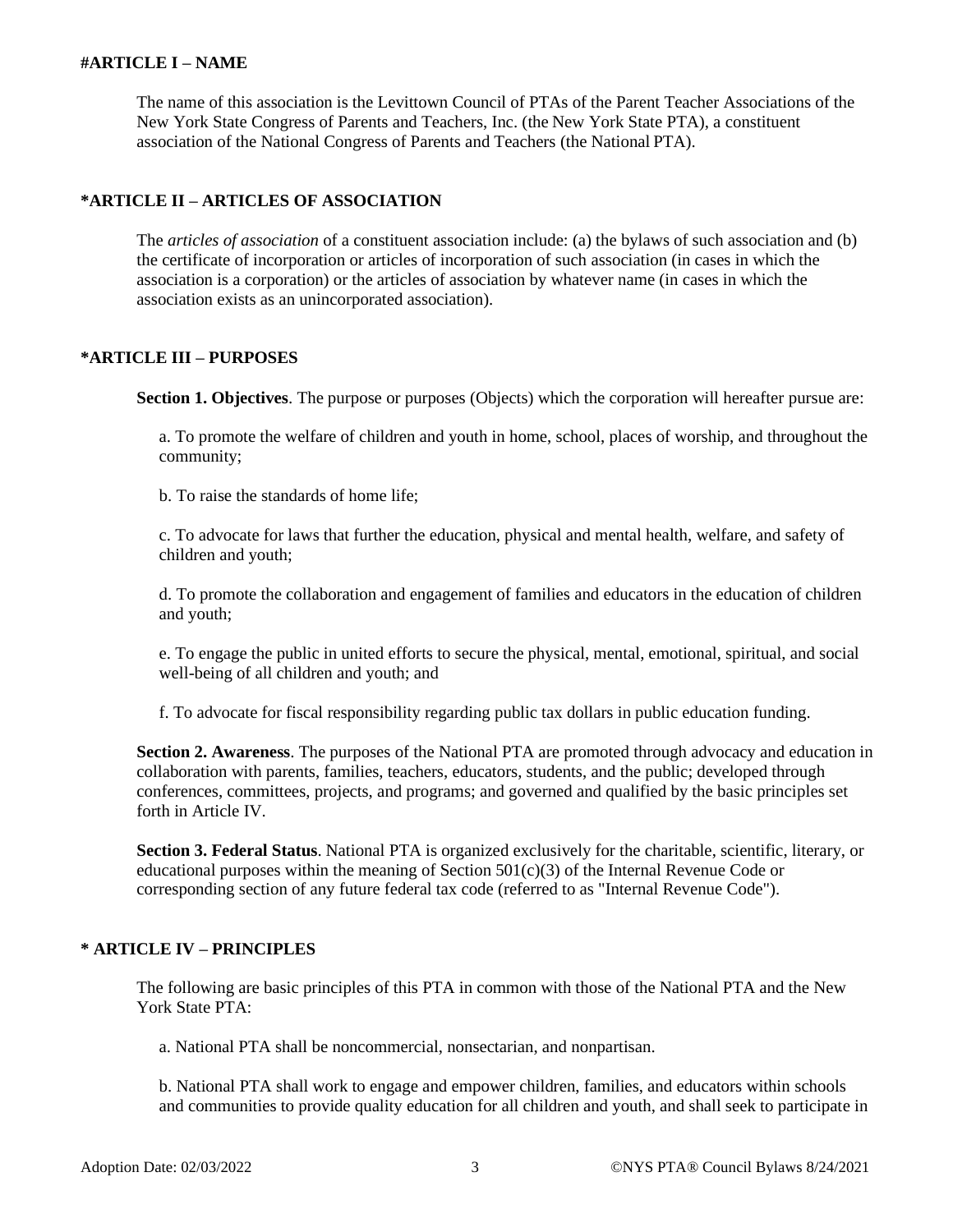the decision-making process by influencing school policy and advocating for children's issues, recognizing that the legal responsibility to make decisions has been delegated by the people to boards of education, state education authorities, and local education authorities.

c. National PTA shall work to promote the health and welfare of children and youth, and shall seek to promote collaboration among families, schools, and the community at large.

d. Commitment to inclusiveness and equity, knowledge of PTA, and professional expertise shall be guiding principles for service in National PTA.

## **# ARTICLE V – RELATIONSHIP WITH NATIONAL PTA AND NEW YORK STATE PTA**

**Section 1.** This PTA council shall be organized and chartered under the authority of the New York State PTA in the area in which this association functions, in conformity with such rules and regulations, not in conflict with the National PTA bylaws, as the New York State PTA may in its bylaws prescribe. The New York State PTA shall issue to this PTA an appropriate charter evidencing the due association and good standing of this council.

**Section 2.** Each constituent association shall adopt such bylaws for the government of the association as may be approved by the New York State PTA. Such bylaws shall not be in conflict with the bylaws of the National PTA or the bylaws of the New York State PTA.

**Section 3.** Bylaws of each constituent association shall include an article on amendments.

**Section 4.** The adoption of any provision of the bylaws of National PTA and the New York State PTA identified by the state symbol (#) shall serve automatically, and without the requirement of further action, by the constituent association to amend correspondingly the bylaws of each constituent association. Notwithstanding the automatic character of the amending process, the constituent association shall promptly incorporate such amendments in their respective bylaws.

**Section 5.** The Purposes of this council are to:

a. Unify and strengthen local PTAs comprising the council.

b. Provide for the conference and cooperation of the local PTAs/PTSAs in the council membership so as to create a public opinion favorable to the interests of child welfare.

c. Encourage child welfare projects in the various local units.

d. In cooperation with the region, assist in the formation of new PTAs according to the procedures of the New York State PTA.

e. Promote the interests of the National PTA and of the New York State PTA within its territory.

**Section 6.** PTA councils shall not legislate for local PTAs.

**Section 7.** Each officer or board member of a constituent association shall be a member of a local PTA within its area.

**Section 8.** Each officer or board member of a constituent association shall be a member of such local PTA.

**Section 9.** Only members of a local PTA who have paid dues for the current membership year may participate in the business of the association.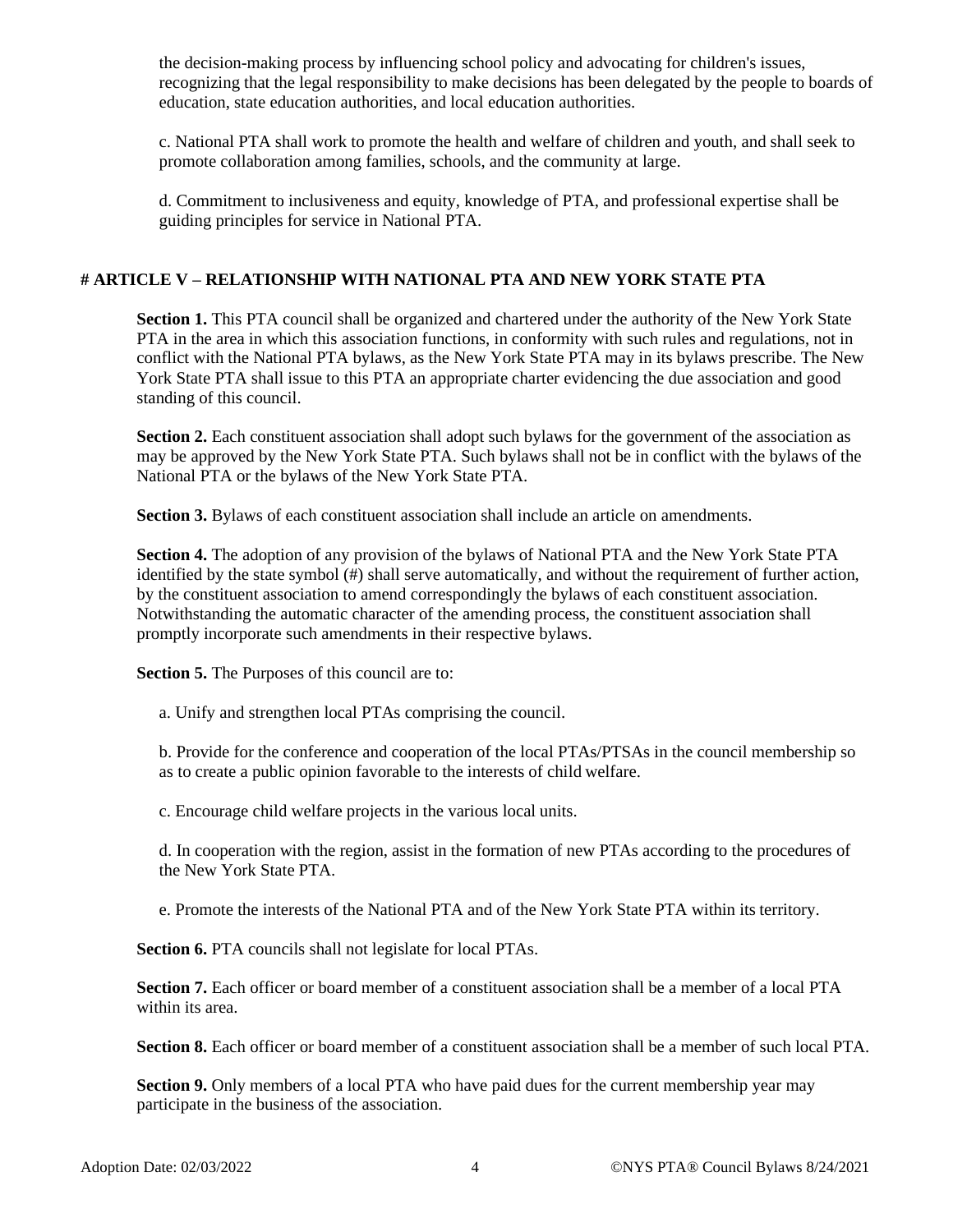**Section 10.** The council shall keep such permanent books of account and records as shall be sufficient to establish the items of gross income, receipts and disbursements of the council, including, specifically, the number of its member PTAs/PTSAs and the dues collected from them. Such books of account and records shall at all reasonable times be open to inspection by an authorized representative of the New York State PTA or, where directed by the committee on state and national relationships, by a duly authorized representative of the National PTA.

**Section 11.** Each constituent association shall include in its bylaws a provision establishing a quorum.

**Section 12.** The bylaws of all constituent associations shall prohibit voting by proxy.

**Section 13.** The members of the nominating committee for officers of a constituent association shall be elected by membership and the executive board.

**Section 14.** The charter of this council shall be subject to withdrawal, and the status of such association as a PTA council shall be subject to termination, in the manner and under the circumstances provided in the bylaws of the New York State PTA.

**Section 15.** This council is obligated, upon dissolution by the New York State PTA:

a. To yield up and surrender all of its books and records and all of its assets and property to the New York State PTA or to such agency as may be designated by the New York State PTA, or to another council organized under the authority of the New York State PTA;

b. To cease and desist from the further use of any name that implies or connotes association with the National PTA or the New York State PTA or status as a constituent association of the National PTA; and

c. To carry out promptly, under the supervision and direction of the New York State PTA, all proceedings necessary or desirable for the purpose of dissolving this PTA council.

**Section 16.** This PTA council may dissolve and shall conclude its affairs in the following manner:

a. The executive board shall adopt a resolution recommending that the council be dissolved and direct that the question of such dissolution be submitted to a vote at a special meeting of member units. Written notice stating that the purpose of such meeting is to consider the advisability of dissolving the council shall be given to each member unit entitled to vote at such meeting at least thirty (30) days prior to the date of such meeting.

b. Written notice of the adoption of such resolution, accompanied by a copy of the notice of the special meeting, shall be given to the president of the New York State PTA and to the region director at least thirty (30) days before the date of such meeting.

c. Only those member units who were members in good standing of this council on the date of adoption of the resolution and on the date of the special meeting shall be entitled to vote on the question of dissolution.

d. Approval of dissolution of this council shall be by instructed unit vote and shall require the affirmative vote of at least two-thirds (2/3) of the member units entitled to vote at the special meeting, a quorum being present.

**Section 17.** Each council shall include in its bylaws provisions corresponding to the provisions of such bylaws of the New York State PTA as are identified herein a state symbol (#).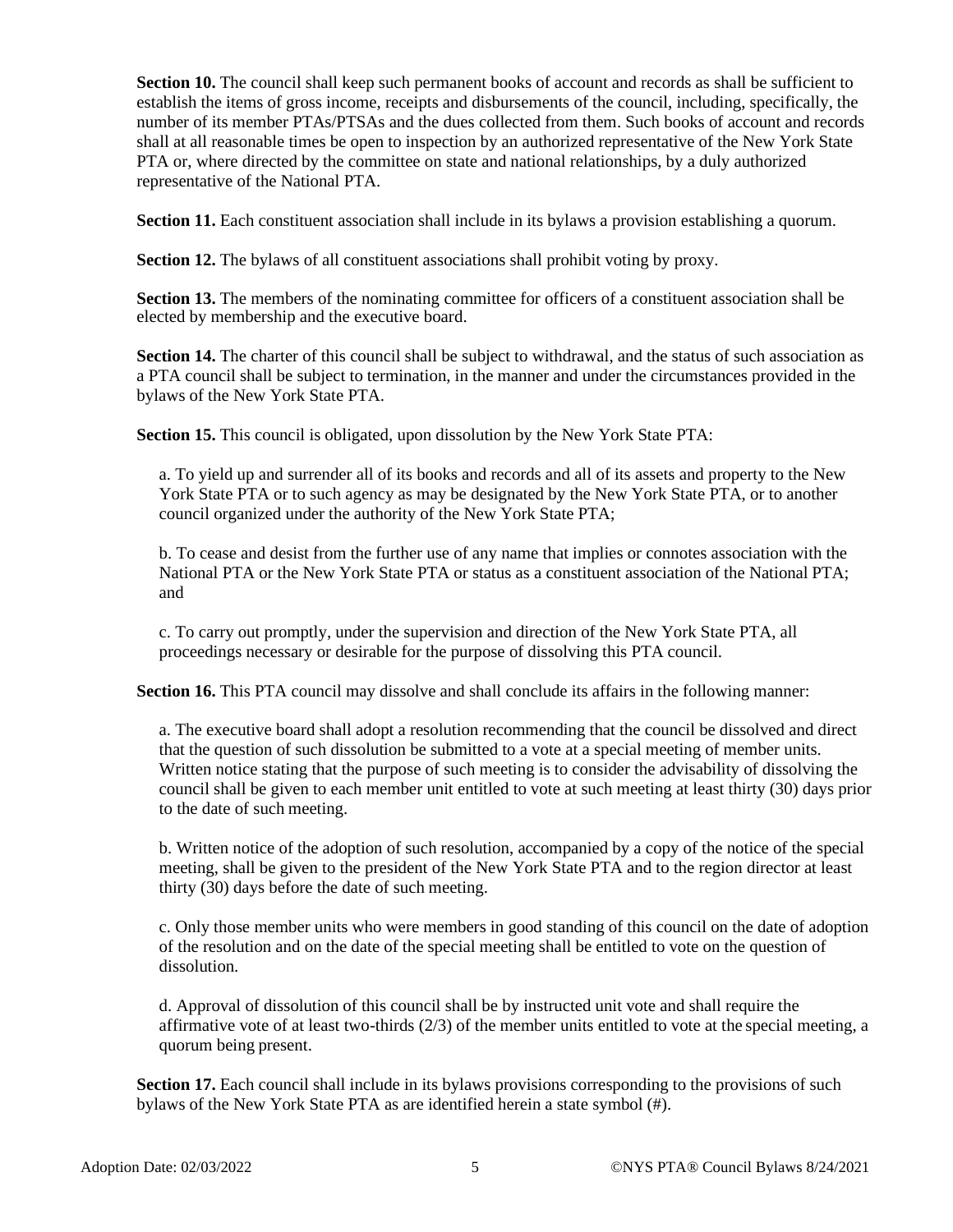**Section 18.** A PTA council in good standing is one which:

- a. Adheres to the Purposes and basic principles of the PTA.
- b. Has a minimum of three (3) member units in good standing.
- c. Has bylaws approved according to the procedures of the New York State PTA.
- e. Meets other criteria as may be prescribed by the New York State PTA.

### **ARTICLE VI – MEMBER UNITS DUES**

**# Section 1.** Membership in this council shall consist only of local units chartered by the New York State PTA as authorized by the National PTA in LEVITTOWN UNION FREE SCHOOL DISTRICT upon payment of dues as hereinafter provided.

**Section 2.** The annual dues for membership in this council shall be \$150 for each local PTA/PTSA in membership and shall be payable by November 1.

**Section 3.** Additional local units may be accepted as members at any time.

**Section 4.** Delegates from local PTAs/PTSAs not in good standing and whose dues to the council are in arrears shall not participate in the business meetings of the council.

**# Section 5.** Honorary Life Membership.

a. An Honorary Life Membership in New York State PTA in recognition of distinguished service to children and youth may be conferred by the New York State PTA, or any of its constituent associations in good standing, upon payment of a fee established by the Board of Managers of the New York State PTA. An Honorary Life Member must pay dues to a local PTA to be entitled to all the rights and privileges of active status.

b. All contributions made in recognition of the selection of persons to Honorary Life Membership in the New York State PTA shall be paid to the funds for the New York State PTA Jenkins Memorial Scholarship Fund for Teacher Education and/or for the New York State PTA Fellowship for Graduate Study in Memory of Richard Gazzola as designated by the contributor.

### **ARTICLE VII – VOTING BODY**

**Section 1.** The voting body of this council shall consist of the officers of the council, chairs of council standing committees, executive board, the president/alternate of each member unit, and accredited delegates (as specified in Section 2 of this article)

**Section 2.** Each member PTA/PTSA shall be entitled to representation on the voting body by its president/alternate and by 7 delegates selected by the PTA/PTSA according to its own bylaws/procedures.

- **# Section 3.** Members of the voting body are entitled to only one vote even though they may serve in more than one position. A delegate may represent only one member unit.
- **# Section 4.** Only members of a local PTA in council membership shall be eligible to participate in the meetings of the council or to serve in any of its elective or appointive positions.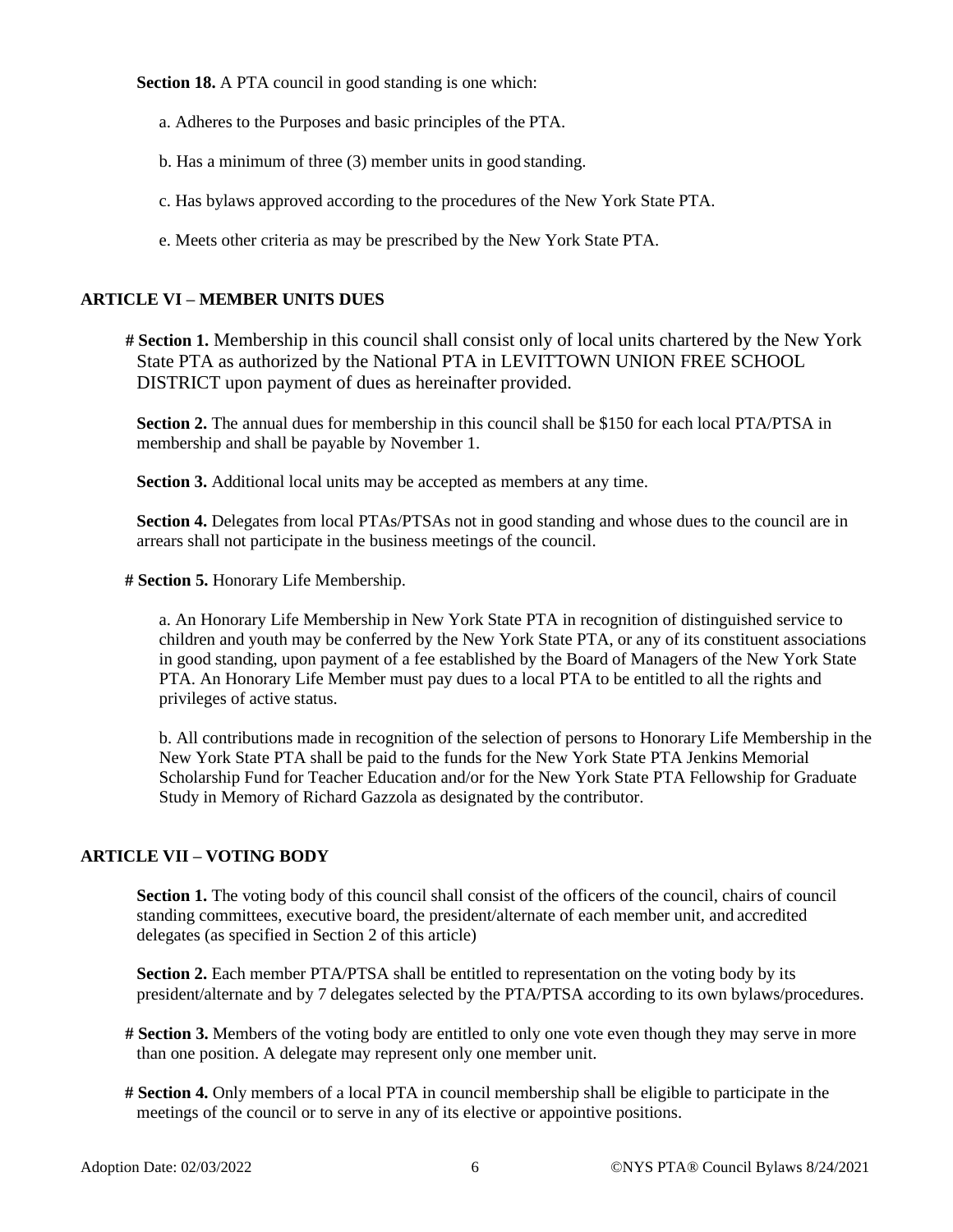**Section 5.** Each member PTA shall send to the recording secretary of the council the names and addresses of its delegates immediately following their selection.

### **ARTICLE VIII – OFFICERS AND THEIR ELECTION**

**# Section 1.** Each officer shall hold membership in a member unit.

### **Section 2. Officers and their election:**

a. The officers of the council shall consist of a president, 2 vice president(s), a recording secretary, a corresponding secretary, and a treasurer.

b. Officers shall be elected by ballot annually at a regular meeting of the council in March. However, if there is only one nominee for any office, election may be by voice vote.

c. Officers shall assume their official duties on July 1 and shall serve for a term of one year, or until a successor is elected. *Notwithstanding the provisions of this section, no member shall remain in office for more than two consecutive one-year terms or one two-year term. In the event a successor is not elected after said two years, the position shall be declared vacant and the vacancy shall be filled as provided in these bylaws.*

d. Officers may serve for a maximum of two consecutive one-year terms in the same office. An officer who has served more than one-half of a term shall be credited with having served that term.

- # e. No person shall hold more than one office at the same time.
- **#** f. No person under the age of 18 shall be eligible to serve in the office of president, recording secretary (or secretary), or treasurer.

#### **Section 3. Nominating Committee**.

a. There shall be a nominating committee consisting of 11 members elected from the voting body of the council.

The additional members (if specified) of the committee shall be elected by the council at a regular meeting of the council at least sixty (60) days prior to the election meeting. The chair of the nominating committee shall be elected by the committee.

- # b. The nominating committee shall nominate one person for each office to be filled.
- # c. Members of the nominating committee may be nominees for office without resigning from the committee.
- # d. Only those persons who have consented to serve if elected shall be nominated for or elected to such office.
- # e. The nominating committee shall present its report at the regular meeting of the council in March, at which time additional nominations may be made from the floor. (See letter (f) if applicable). The report of the nominating committee will be published .

f. Additional nominations may be made from the floor provided the written consent of the nominee has been secured and the chair of the nominating committee has received notice at least two business days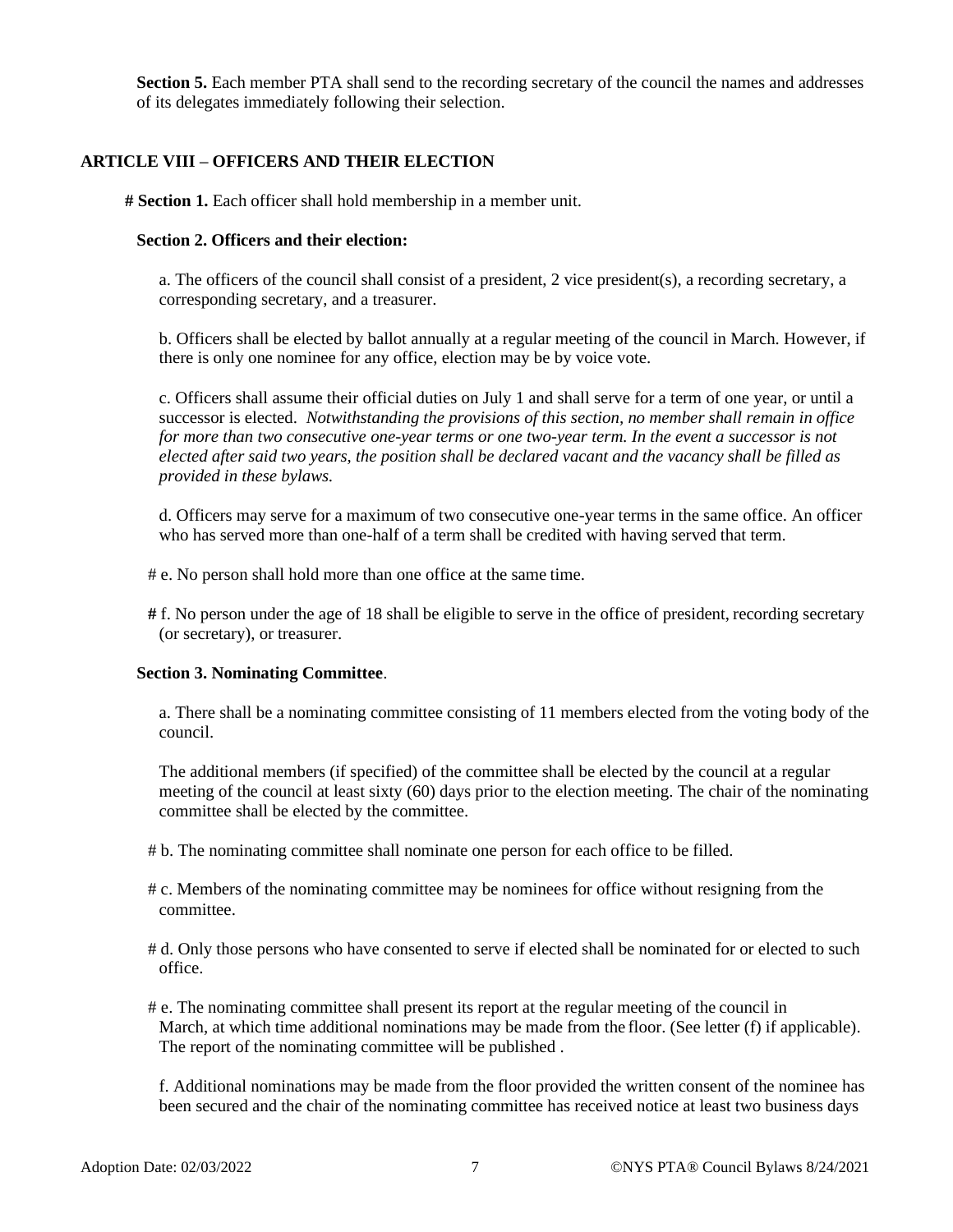prior to the election meeting of the candidate's intention to run.

#### **Section 4: Vacancies**

A vacancy occurring in any office shall be filled for the unexpired term by a person elected by a majority vote of the executive board, notice of such election having been given to the executive board. In case a vacancy occurs in the office of the president, the first vice president shall serve notice of the election to the executive board.

# **ARTICLE IX – DUTIES OF OFFICERS**

#### **Section 1. The president shall:**

# a. Supervise the business and affairs of the council and perform the duties usually incident to the office of president of a not-for-profit council chartered by the New York State PTA and organized under the laws of New York State.

# b. Sign and execute all contracts, agreements or other obligations in the name of the council.

c. When present, preside at all meetings of the council, the executive board and the executive committee.

# d. Be a member ex officio of all committees except the nominating committee and the audit committee. The president may not be an ex officio, elected or appointed member of these two committees.

e. In cooperation with the executive committee, appoint the committee chairs including all special committee chairs, except those for which other provision is made and fill vacancies in chairs of standing committees with the approval of the executive committee.

f. Coordinate the work of the officers and committees of the council in order that the Purposes may be promoted.

# g. Keep a current copy of the council's state-approved bylaws.

h. Attend meetings of the Region board as per Region bylaws including Council Presidents as members of the Region board. (Consult with Region Director for verification)

### **Section 2**. **The vice president(s) shall:**

- a. Act as aide(s) to the president.
- # b. Perform the duties of the president in the absence or inability of that officer to act. In order to perform the duties of the president; a person must be at least 18 years of age.

c. Vice presidents shall be elected by designated order (1st, 2nd, 3rd, etc).

#### **Section 3. The recording secretary shall:**

# a. Record and maintain a permanent file of the minutes of all meetings of the council, executive board and the executive committee.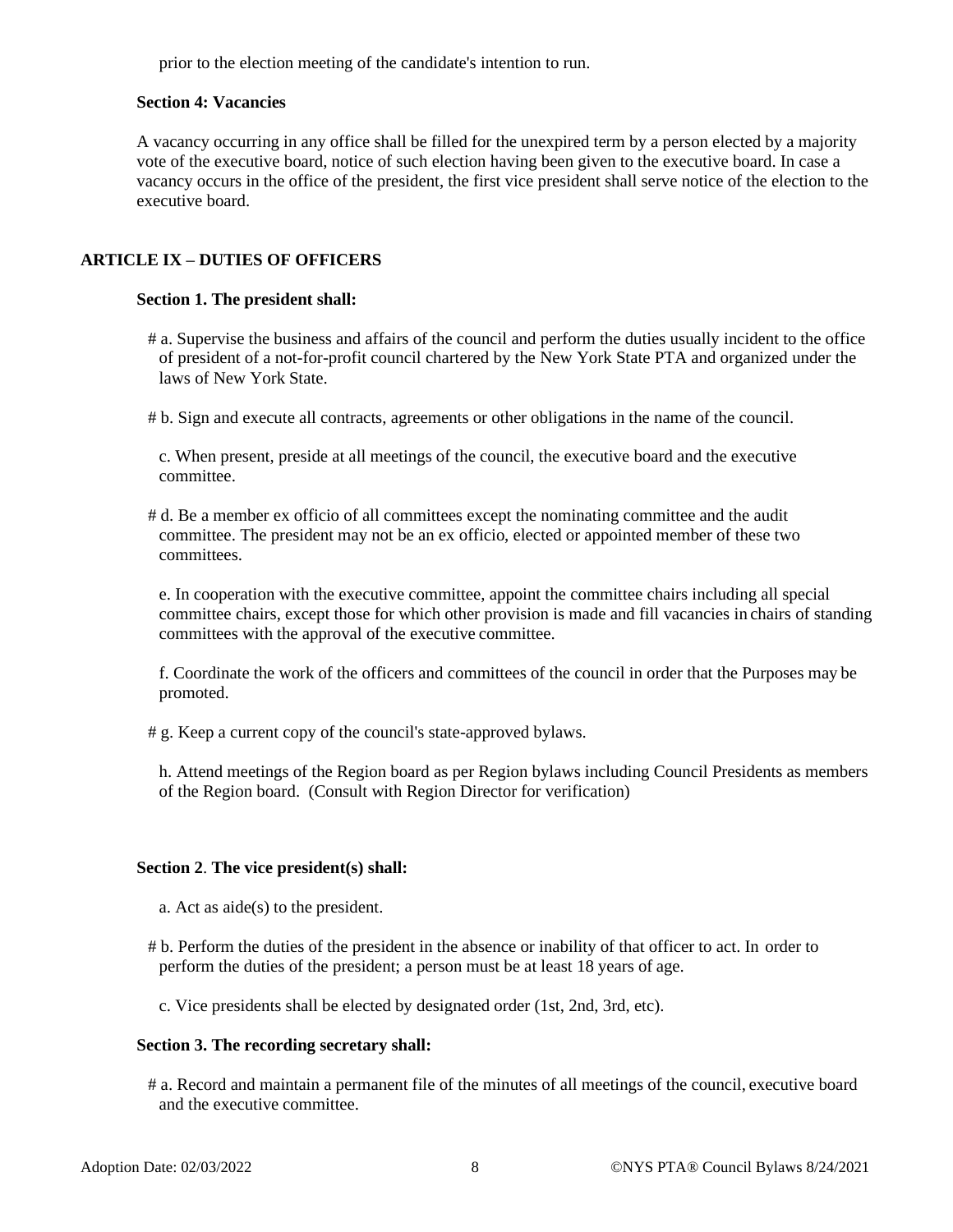# b. Send the names and addresses of the elected officers to the region director immediately following their election.

c. Maintain a permanent file of committee reports, membership lists and records pertaining to the work of the council.

# d. Keep a current copy of the council's state-approved bylaws.

### **Section 4. The corresponding secretary shall:**

- a. Conduct the correspondence of the council under the direction of the president.
- b. Maintain a file of all correspondence pertaining to the work of the council.
- c. Send notices of meetings as required.

#### **Section 5. The treasurer shall:**

- # a. Have custody of all of the funds of the council.
	- b. Keep a full and accurate account of receipts and expenditures.
- # c. Make disbursements as authorized by the president, executive board or council in accordance with the budget adopted by the council.
- # d. Issue written receipts for donations of seventy-five dollars (\$75) or more indicating the portion of the donation exceeding the value of the goods or services received that is deductible.
- # e. Serve as the chair of the budget committee to prepare a budget for submission to the executive board for review and to the council for adoption.
- # f. Present a financial statement at every meeting of the council and at other times when requested by the executive board.
- # g. Present a complete annual report at the annual meeting of the council.
- # h. Be responsible for the maintenance of such books of account and records as conform to the requirements of Article V, Section 11.
- # i. Submit all financial records in accordance with Article XIII, Section 9 to the audit committee or a professional auditor at least two weeks prior to date audit report is due.
- # j. Have the accounts examined annually or upon change of treasurer by an audit committee or professional auditor who, satisfied that the treasurer's annual report is correct, shall sign a statement of that fact at the end of the report.
- # k. File all forms required by the Internal Revenue Service and New York State agencies.

#### **All officers shall:**

# a. Meet the fiduciary duties of careful and prudent judgment and adherence to the associations purpose and rules.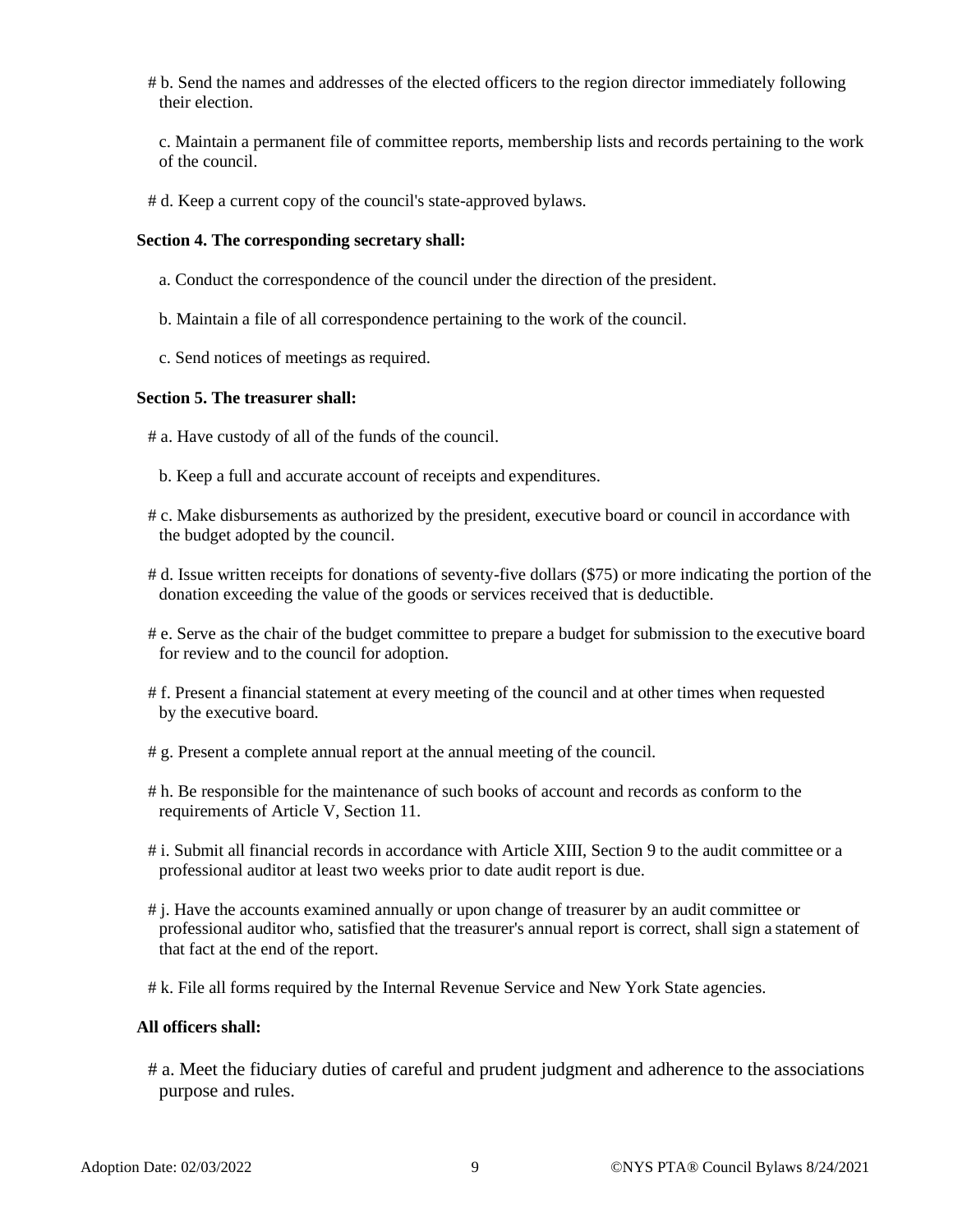# b. Attend region training workshops.

c. Perform the duties outlined in these bylaws and those assigned from time to time.

d. Turn over to the president/successor all pertinent records, books and materials, and return to the treasurer all funds without delay upon the expiration of the term of office, or in case of resignation.

# **ARTICLE X – EXECUTIVE COMMITTEE**

**Section 1.** The executive committee shall consist of the officers of the council and immediate past president (if available).

**Section 2.** The executive committee shall:

a. In cooperation with the president, appoint committee chairs.

# b. Appoint delegates to the New York State PTA convention in accordance with the provisions of the bylaws of the New York State PTA, to other state and region meetings and to meetings of other associations as defined in Article IV, e.

c. Transact necessary business between meetings of the executive board and all business referred to it by the executive board/council.

d. Make recommendations to the executive board.

**Section 3.** The executive committee shall meet at the call of the president or a majority of the executive committee members. At least ten days' notice shall be given.

Section 4. Special meetings of the executive committee may be called by the president or upon the request of the majority of the members. At least two days' notice shall be given.

**# Section 5.** A majority of the executive committee shall constitute a quorum.

# **ARTICLE XI – EXECUTIVE BOARD**

**# Section 1**. Each board member shall hold membership in a local member PTA.

**Section 2.** The executive board shall consist of the executive committee, chairs of the standing committees, .

**# Section 3**. A PTA member shall not serve as a voting member of a constituent association's board at the local, council, region, state or national level while serving as a paid employee of, or under contract to, that constituent association.

#### **Section 4. The executive board shall:**

a. Transact necessary business in the intervals between regular council meetings and such other business as may be referred to it by the council.

- b. Create committees, in accordance with the provisions of Article XIII.
- c. Approve the plans of work of the standing committees.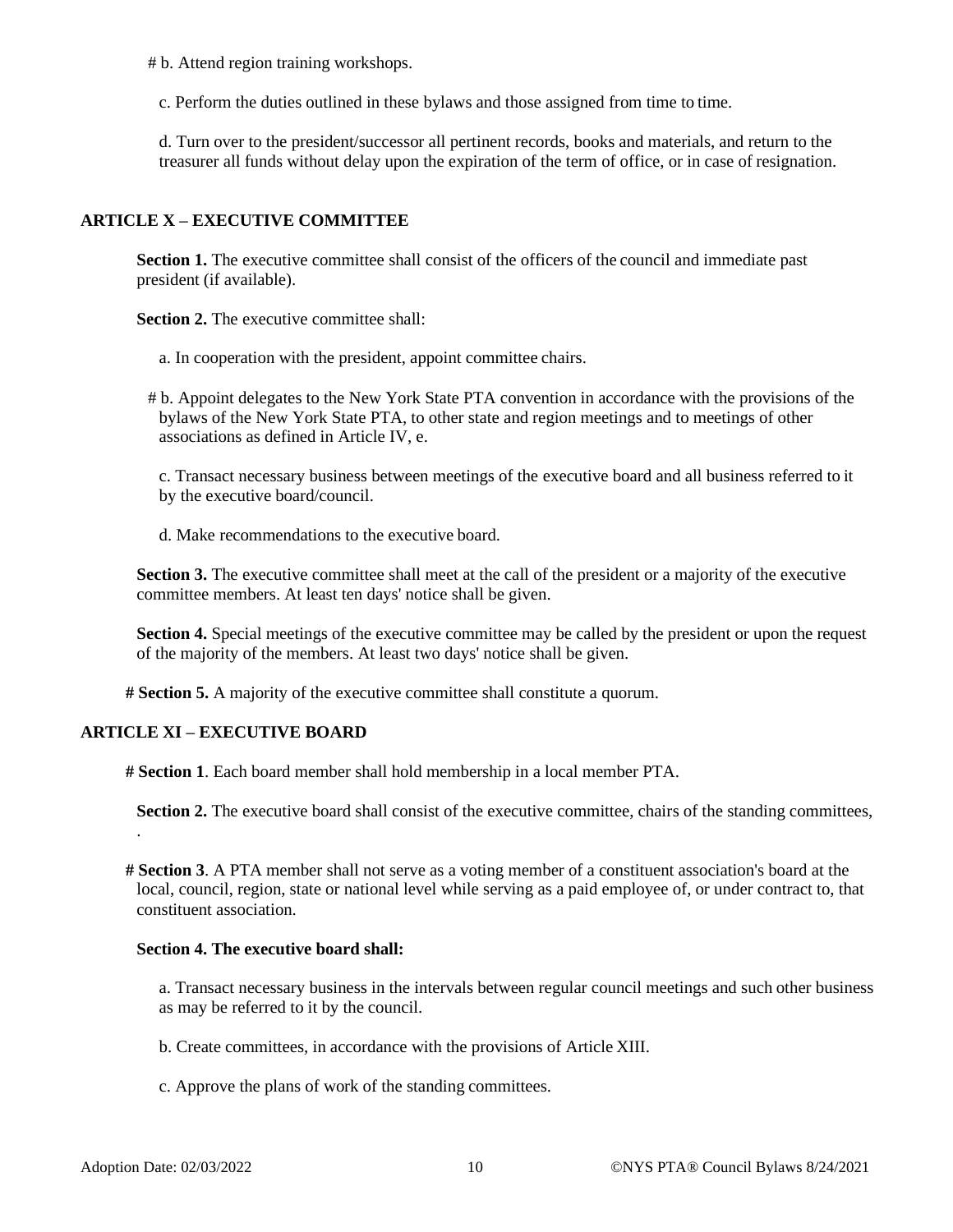- d. Present a report at the regular meetings of the council.
- e. Review and submit the budget prepared by the budget committee to the council for adoption.
- # f. Appoint an audit committee of no fewer than three (3) members or a professional auditor at least two (2) weeks prior to the date the audit report is due.
	- g. Fill vacancies in office.

**Section 5.** The executive board shall meet at least two (2) times a year, the dates and times to be determined by the board. At least ten days' notice shall be given.

**Section 6.** Special meetings of the executive board may be called by the president or upon the request of a majority of the members. At least two days' notice shall be given.

**# Section 7.** A majority of the executive board shall constitute a quorum.

# **ARTICLE XII – MEETINGS**

**Section 1.** Regular meetings of the council shall be held at least three times during the year, the dates and times to be determined by the executive board. At least ten days' notice of a meeting shall be given.

**# Section 2.** The annual meeting shall be held in the month of May at which time annual reports of officers and committee chairs shall be presented.

**Section 3.** In the event that a live in-person meeting cannot be held, members of the Council may participate in and act at any meeting of the Council by conference call, teleconference, or other electronic media where all participating in the meeting can communicate with each other at the same time as permitted by applicable law. Participation in such a meeting shall constitute attendance and presence in person at the meeting. Any voting that must take place should be a platform that allows for all members to participate.

**Section 4.** Special meetings of the council may be called by the president, a majority of the executive board or upon the written request of a majority of the member units. At least two days' notice of any special meeting shall be given.

**Section 5.** A quorum for the transaction of business in any meeting of this council shall consist of a majority of the executive board and at least one delegate from a majority of member units.

# **ARTICLE XIII – COMMITTEES**

**# Section 1.** Only members of member units of the council shall be eligible to serve in any elective or appointive positions.

**Section 2.** The executive board may create such standing committees as it deems necessary to promote the Purposes and to carry on the work of the council.

**Section 3.** Chairs of standing committees shall be appointed by the president in cooperation with the executive committee.

a. The term of each chair shall be one year, or until a successor is appointed.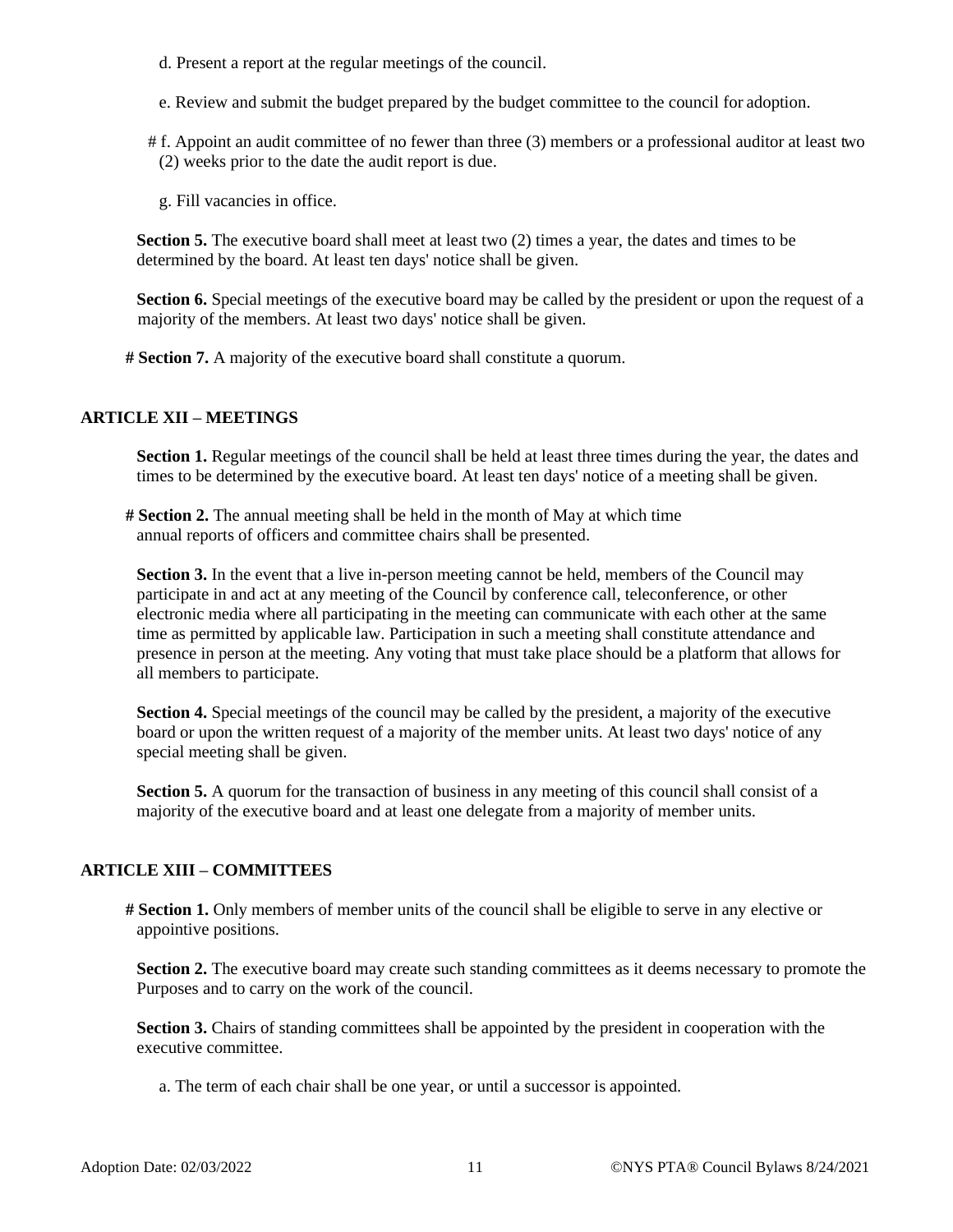- **#** A person shall not be eligible to serve more than two consecutive years as chair of the same standing committee.
- **# Section 4.** The chair of each standing committee shall prepare a plan of work and, after its approval by the executive board shall carry out its provisions. No committee work shall be undertaken without the approval of the executive board.
- **# Section 5.** The chair of each standing committee shall attend region workshops.

**Section 6.** Special committees may be created by the council or by the executive board.

**Section 7.** A nominating committee shall be formed and shall perform its duties in accordance with the provisions of Article VIII, Section 3.

- **# Section 8.** A budget committee shall be appointed by the executive board. The treasurer shall chair the committee.
- **# Section 9.** An audit committee of no fewer than three (3) members or a professional auditor shall be appointed by the executive board at least two (2) weeks prior to date audit report is due. This committee shall examine the treasurer's accounts and, satisfied that they are correct, sign a statement of that fact to be presented for adoption by the voting body at the first general meeting of the council at the start of the school year.
- **# Section 10.** A majority of any committee shall constitute a quorum.
- **# Section 11.** The president shall be a member ex officio of all committees except that he shall not be an ex officio, elected or appointed member of the nominating committee and the audit committee.

## **#ARTICLE XIV – FISCAL YEAR**

The fiscal year of this council shall begin on July 1 and end on the following June 30.

## **\*#ARTICLE XV – OPERATIONAL REQUIREMENTS AND DISSOLUTION**

- **\* Section 1. Net Earnings.** No part of the net earnings of PTA shall inure to the benefit of, or be distributable to, its members, directors, trustees, officers, or other private persons except that the association shall be authorized and empowered to pay reasonable compensation for services rendered, and to make payments and distributions in furtherance of the purposes set forth in Article III hereof.
- **\* Section 2. Exempt Activities.** Notwithstanding any other provision of these Articles to contrary, in no event shall PTA carry on any other activities which are not permitted to be carried on by either: (i) by an association exempt from federal income tax under Section  $501(c)(3)$  of the Internal Revenue Code or (ii) by an association, contributions to which are deductible under Section  $170(c)(2)$  of the Internal Revenue Code.
- **\* Section 3. Political Activities.** PTA or its members in their official capacities shall not, directly or indirectly, participate or intervene (in any way, including the publishing or distributing of statements) in any political campaign on behalf of, or in opposition to, any candidate for public office, or devote more than an insubstantial part of its activities to attempting to influence legislation by propaganda or otherwise.
- **# Section 4. Dissolution.** Upon the dissolution of the PTA, after paying or adequately providing for the debts and obligations of the association, the remaining assets shall be surrendered in accordance with Article V, Section 8 of these bylaws.